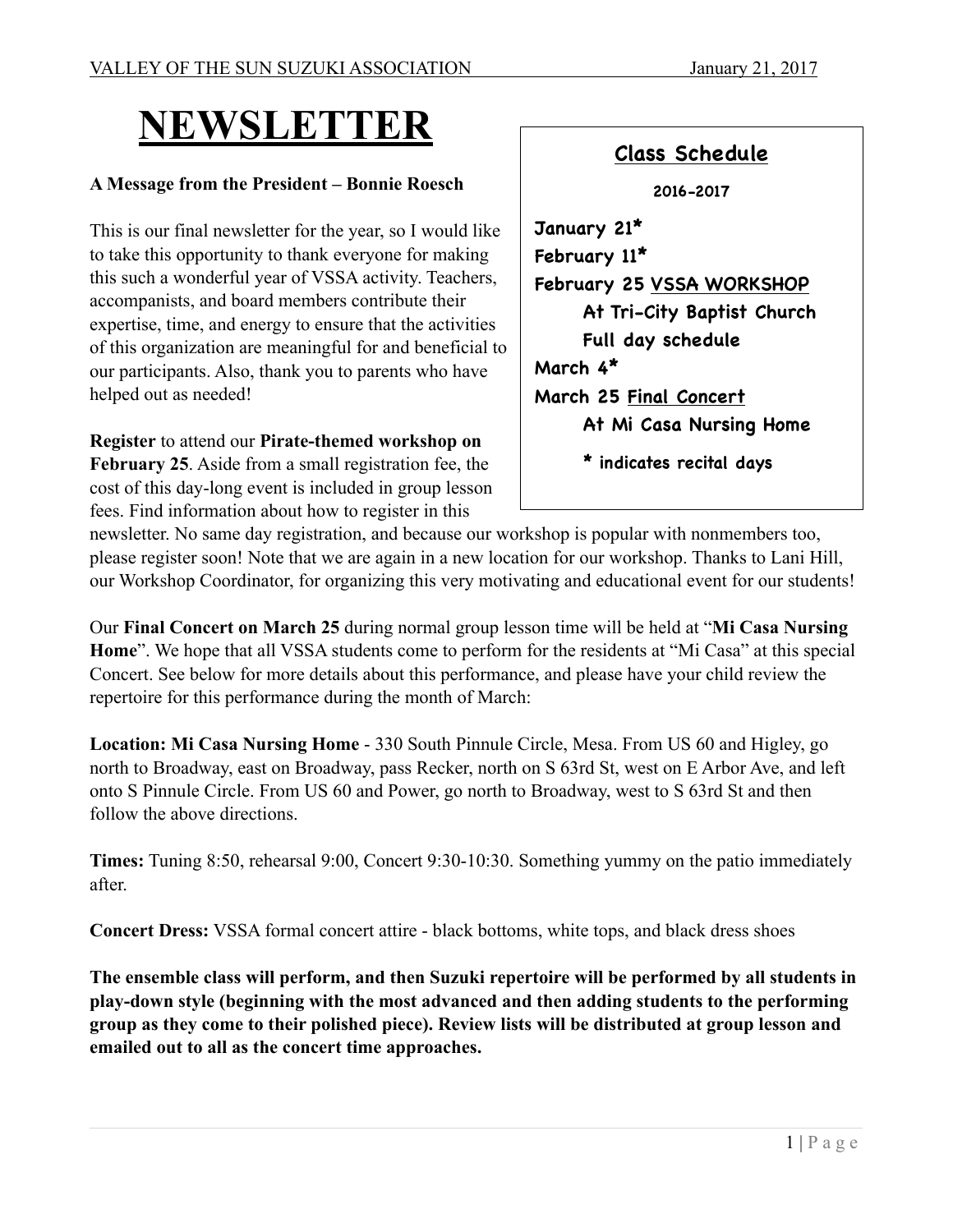## **VSSA RECITALS**

#### **Notes for Parents:**

- Recitals take place in the gym between classes at VSSA group lessons.
- Your child's piece should be polished, performance-ready, and approved by your private lesson teacher. *Remember that the best recital piece may not be your child's most recent; consider a piece your child learned several months ago and has had the chance to really polish.*
- Your private teacher will be contacted approximately two weeks prior to your child's recital to confirm the piece that your child will play. You will be cc'd on the email if you provided an email address for parent and teacher.
- Performers are encouraged to dress nicely, but black and white is not required.
- Piano accompaniment is available. Should you need to rehearse prior to the recital, contact Alexandra Jacques at aly788@gmail.com.
- If your child is playing a piece that is not in the Suzuki literature, please bring the piano part with you.
- If you need to reschedule or would like to add a recital for a student who did not sign up by the deadline, contact Alexandra to be placed on a waiting list.
- Please remind children in the audience of proper recital etiquette. Please exit and enter between pieces. If you need to use the restroom during the recital, please enter from the doors outside the gym.

### **2016-2017 Recital Schedule**

## **January 21, 2017**

Alex Davi Sarah Davi

Rebecca Turley Hannah Turley

### **February 11, 2017**

Rosemary Heavens Ruby Heavens Jeremiah Bukovsky Paige Bukovsky

Katherine Jivcu Nathan Davies-Venn

### **March 4, 2017**

Laura Llames Grace Llames Joseph Garrison Joshua Turley Ishan Rao

Brielle Porter Makenzie Porter Khloe Sundaram Christian Garrison

If your child's name is spelled incorrectly above, please let Alexandra know so it can be fixed for the recital certificate! Also, please let me know if your child's name is missing, and we will get it right into a recital. Thank you all for preparing your children for recital success!

### **Questions?**

Contact Alexandra Jacques at aly788@gmail.com.

**Many thanks** to parent volunteer Sara Turley for providing piano accompaniment!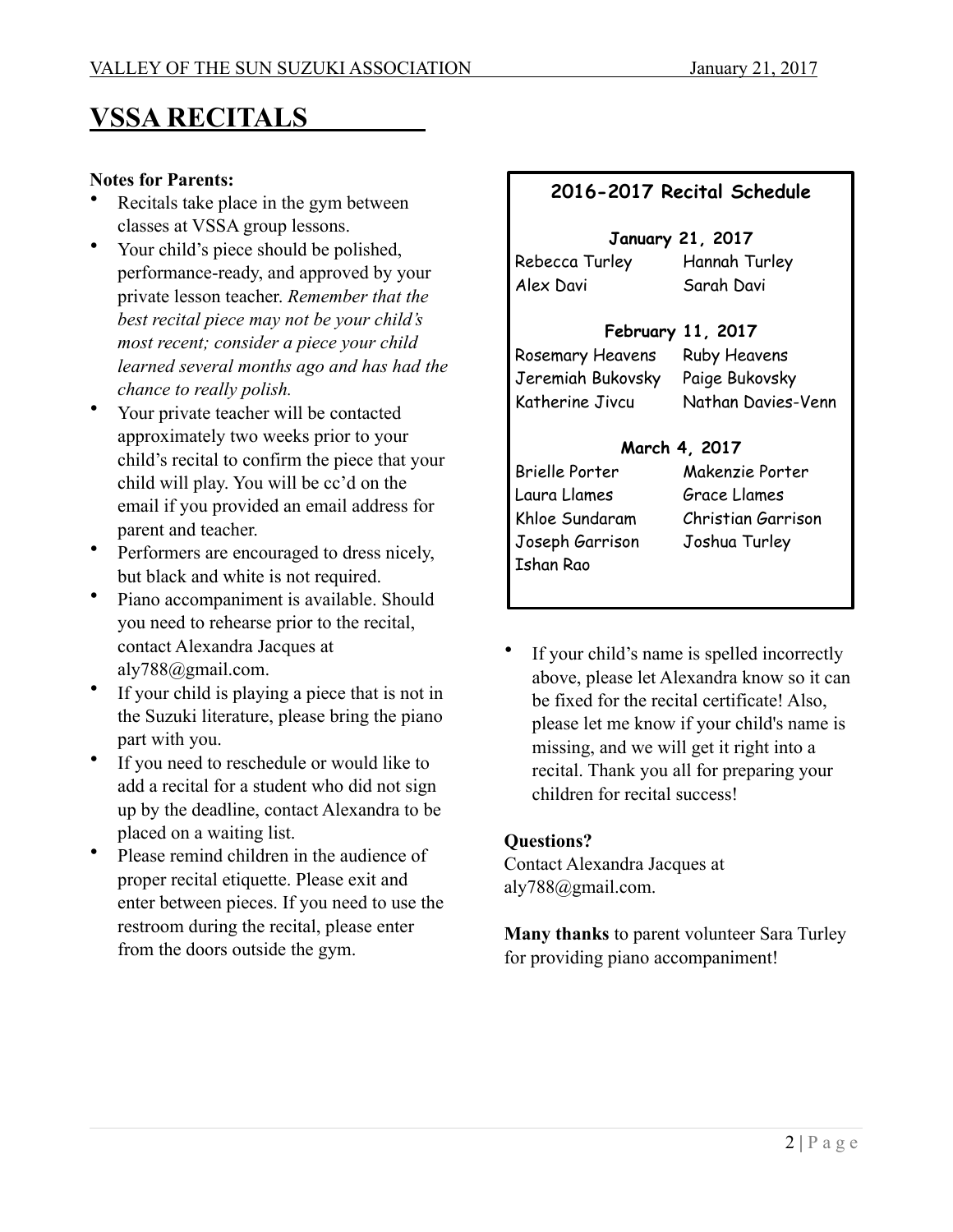# **Valley of the Sun Suzuki Workshop 2017!**

## **SAVE THE DAY: Saturday, February 25, 2017 8:30 a.m. to 3:30 p.m. Theme: Pirates Take Over Suzuki!**

Ahoy, musical mateys! Come one, come all to the VSSA Workshop on Saturday, February 25th. We'll have wonderful classes with inspiring clinicians, and will learn some Pirate Suzuki music to play all together in the concert. This year's location is the Tri-City Baptist Church in Chandler, near the 101/202 (San Tan) interchange. VSSA members get over 2/3 off the non-member price, because part of your group-lesson fees go to the workshop. Register ASAP to reserve your space! Details and registration at <http://www.valleysuzuki.org/spring-workshop.html>

Guest clinicians

Violin: Louise Scott, Karin Hallberg, Shelley Rich, Kristine Ehlis Cello: Mary Wilkening Music and Movement: Ruth Giauque Voice: Kari Weldon

The day for most students will consist of:

- o a group class
- o a masterclass for those playing Lightly Row and beyond
- o a music/movement class
- o an ensemble performance class, to practice Pirate Suzuki music!
- o a final concert

Twinkle and Pre-Twinkle students will have the same schedule, but without a masterclass.

Included in tuition: classes listed above; lunch and snack; T-shirt.

Registration will be online on the VSSA website http://www.valleysuzuki.org/spring-workshop.html. Registration deadline is Feb 15; after that there will be a late fee, and a T-shirt is not guaranteed.

 $\_$  , and the contribution of the contribution of the contribution of the contribution of  $\mathcal{L}_\text{max}$ 

Any questions? Contact Lani Hill, [krhlwh@gmail.com](mailto:krhlwh@gmail.com) or 480-688-9285 (cell).

### **Workshop Bonus: Prize Raffle and Tuition Drawing!**

Raffle: We need donations for prizes. Please contact Lani Hill or bring nonperishable items to group lessons on February 11th. For any perishable items, please let Lani know before the Workshop date, and bring them to the Workshop on the 25th. See if your workplace would donate a service or product for this event. We would need a certificate or coupon by February 25th. Thanks!

Tuition Drawing: 1/2 of total amount donated will be awarded as winner's scholarship prize. The other 1/2 will go to VSSA's operating budget. Example: \$100 total donated for ticket entries = \$50 scholarship for 2017-2018 VSSA group lessons!